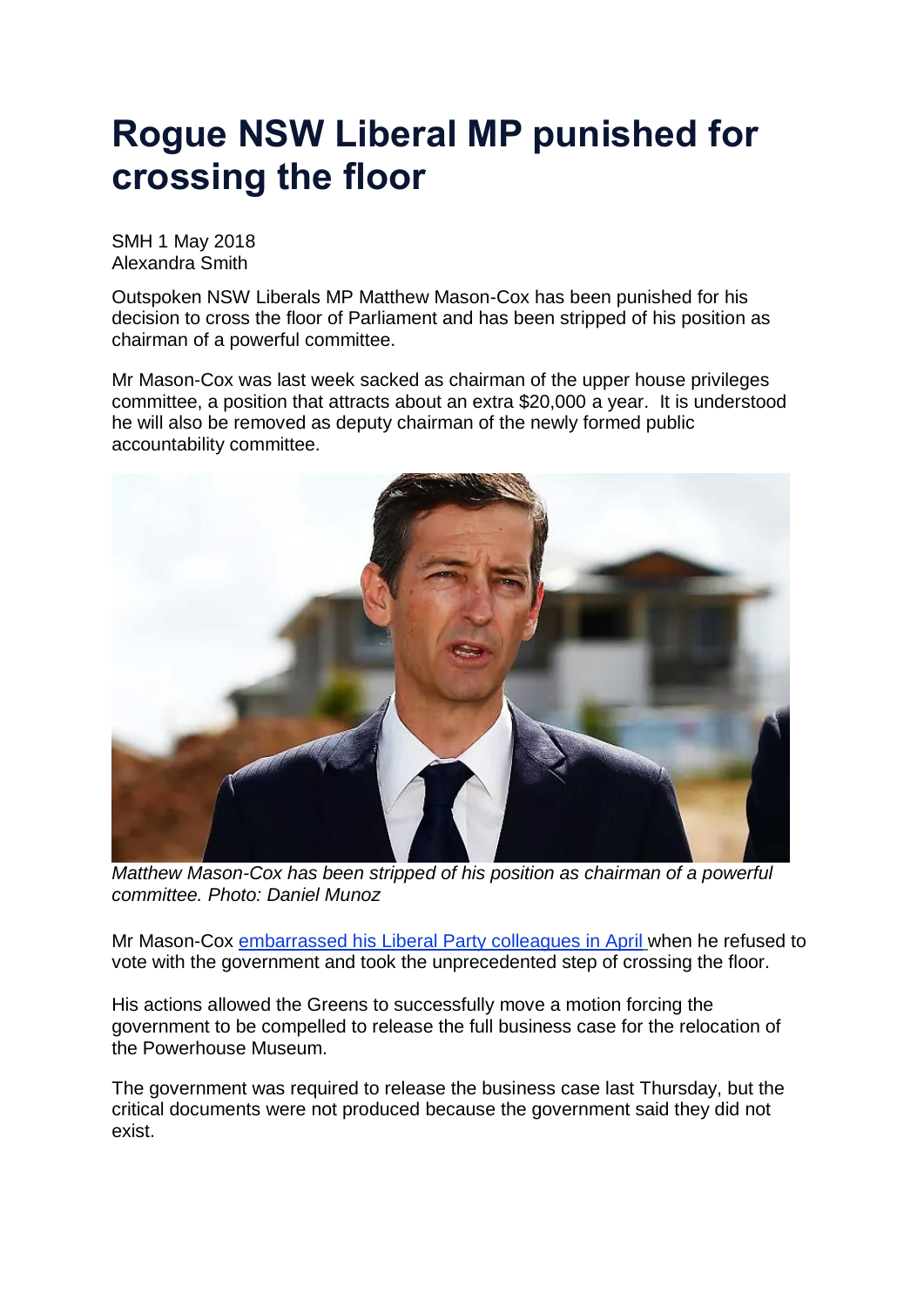Just days later, the Premier Gladys Berejiklian [announced](https://www.smh.com.au/entertainment/art-and-design/powerhouse-on-the-move-theatre-for-ultimo-planetarium-for-parramatta-20180427-p4zc28.html) that Australia's largest [planetarium](https://www.smh.com.au/entertainment/art-and-design/powerhouse-on-the-move-theatre-for-ultimo-planetarium-for-parramatta-20180427-p4zc28.html) would be built in [Parramatta](https://www.smh.com.au/entertainment/art-and-design/powerhouse-on-the-move-theatre-for-ultimo-planetarium-for-parramatta-20180427-p4zc28.html) and there would be a new Broadway-style theatre and fashion and design museum in Ultimo.

The new, purpose-built museum in western Sydney would be the largest in NSW and a rival to the London Science Museum and the Smithsonian Air and Space Museum.



*An artist's impression of the new Powerhouse museum to be built in Parramatta.*

The overall cost of building, operating and moving the Powerhouse Museum to western Sydney will top \$1 billion but there are no plans to demolish the heritagelisted Ultimo site.

But the Arts Minister Don Harwin has not ruled out selling the airspace rights or a partial sale and residential redevelopment on the 2.6-hectare site along Harris Street.

Mr Mason-Cox, who has also been a vocal opponent of the government's stadiums policy, said the state government had developed a "perverse culture of secrecy".

Before the final decision was made on the Powerhouse relocation, Mr Mason-Cox said it was another case where the government had failed "to do its homework".

But Mr Mason Cox, who was chairman of the privileges committee for almost three years, said he accepted the Premier's decision to remove him from the position.

"This was a result of me exercising my conscience and I accept that," Mr Mason-Cox said.

There had been suggestions that Mr Mason-Cox could be suspended from the Liberal Party room when it meets on Tuesday ahead of a parliamentary sitting week.

One senior Liberal source said: "Ultimately Matthew is still a conservative member of parliament but the reality is we can never be sure now what he will do on